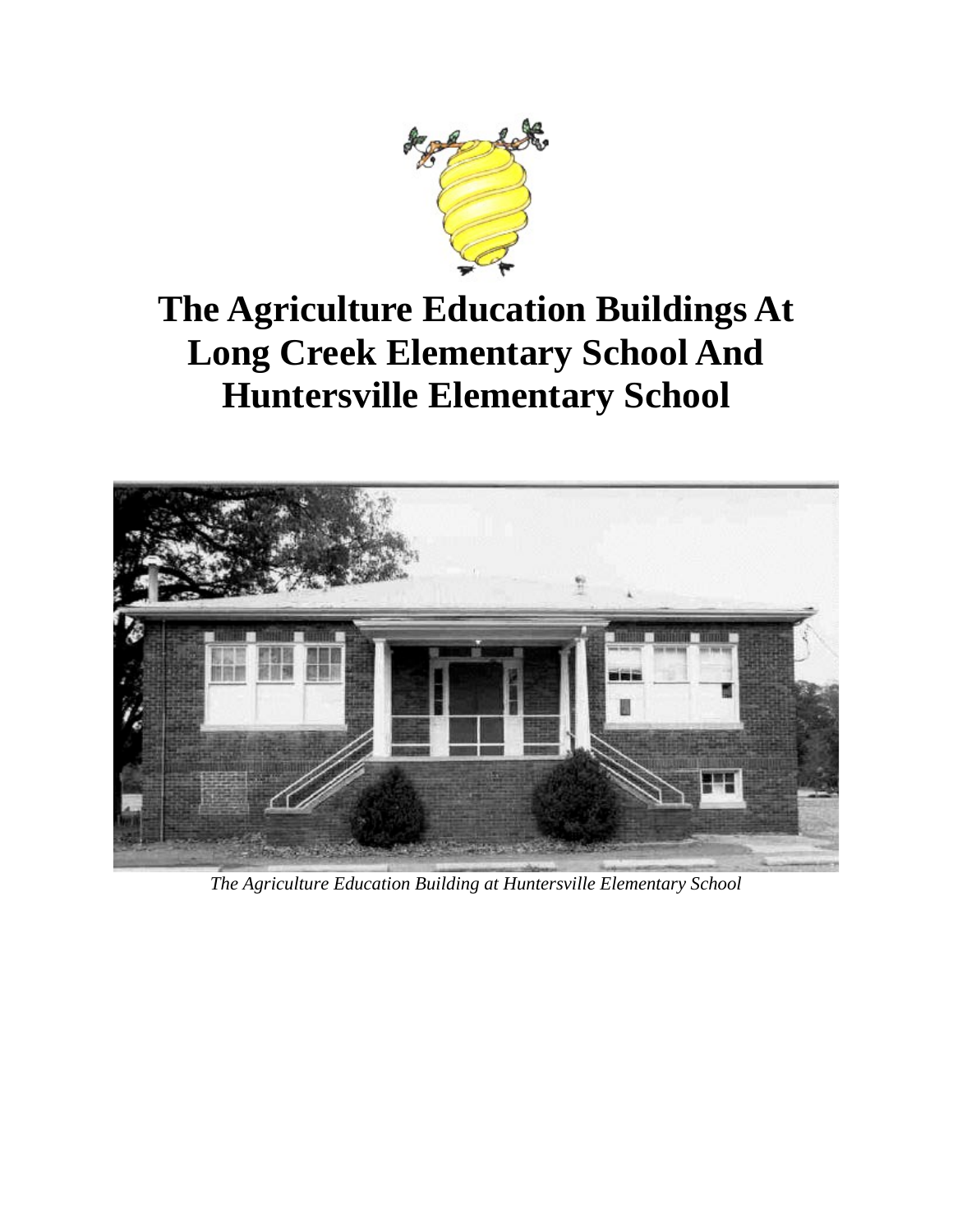

*The Agriculture Education Building at Long Creek Elementary School*

*This report was written on November 22, 1991*

**1. Name and location of the property:** The property known as the Agriculture Education Building at Long Creek Elementary School is located at 9213 Beatties Ford Road in Mecklenburg County, North Carolina. The property known as the Agriculture Education Building at Huntersville Elementary School is located at 504 Gilead Road, Huntersville, Mecklenburg County, North Carolina.

**2. Name, address and telephone number of the present owner of the properties:** The owner of the properties is:

Charlotte-Mecklenburg Board of Education Education Center, 701 East Second Street Charlotte, North Carolina 28202 Telephone: (704) 379-7000

Long Creek Elementary School Tax Parcel Number: 023-063-11 Huntersville Elementary School Tax Parcel Number: 017-121-13

**3. Representative photographs of the property:** This report contains representative photographs of the property.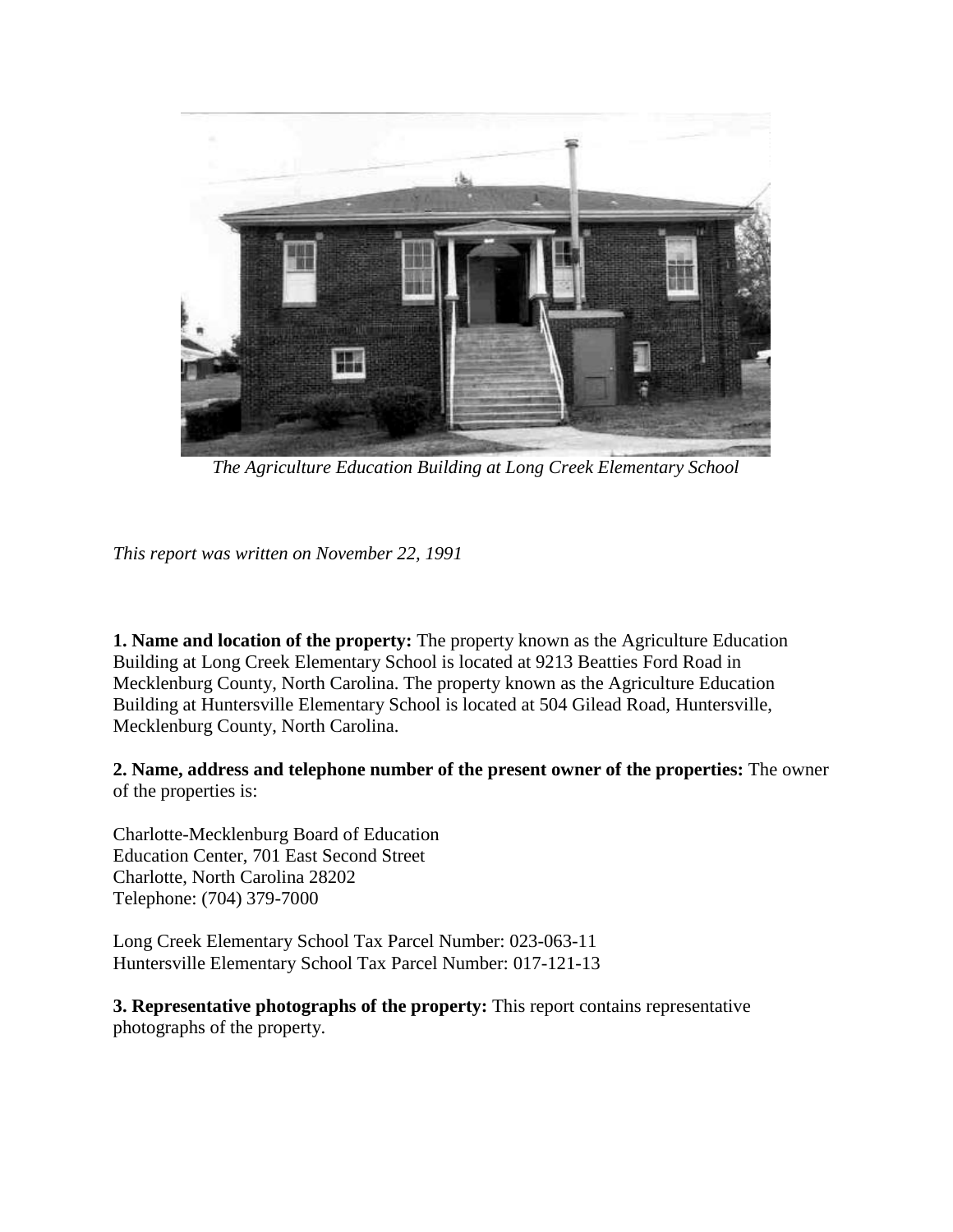

**4. A map depicting the location of the property:** This report contains maps which depict the location of the property.

**5. Current Deed Book Reference to the property:** The most recent deed to the Huntersville Elementary School Tax Parcel Number 017-121-13 is listed in Mecklenburg County Deed Book 1653 at page 91. The most recent deed to the Long Creek Elementary School Tax Parcel Number 023-063-11 is not listed in the tax record.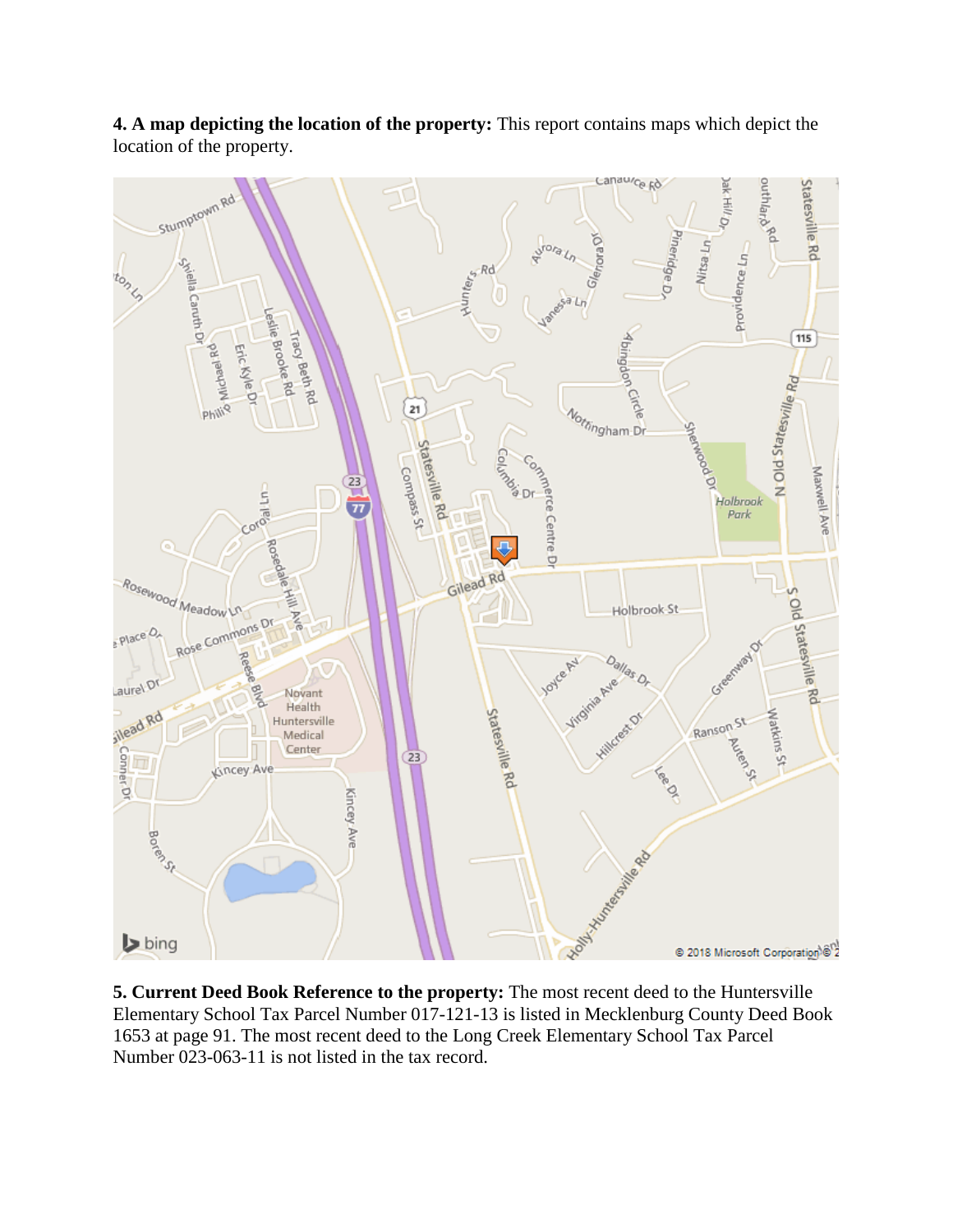**6. A brief historical sketch of the property:** This report contains a brief historical sketch of the property prepared by Ms. Paula M. Stathakis.

**7. A brief architectural description of the property:** This report contains a brief architectural description of the property prepared by Ms. Nora M. Black.

## **8. Documentation of why and in what ways the property meets criteria for designation set forth in N.C.G.S. 160A-400.5:**

**a. Special significance in terms of its history, architecture, and /or cultural importance:** The Commission judges that the properties known as the Agriculture Education Buildings at Long Creek Elementary School and Huntersville Elementary School do possess special significance in terms of Charlotte and Mecklenburg County. The Commission bases its judgment on the following considerations: 1) the Agriculture Education Buildings were constructed in 1938; 2) most early Mecklenburg County residents were engaged in agriculture as a livelihood; 3) the Agriculture Education Buildings housed vocation courses to provide a practical education about crops, livestock and home manufacture for young men of high school age; 4) the Agriculture Education Buildings are architecturally significant as examples of buildings funded by the Public Works Administration (PWA) as part of the "New Deal" era to spur economic recovery; 5) the buildings still house modern day students providing valuable classroom space; and 6) the Agriculture Education Buildings provide the last link on each campus to an earlier school system before school consolidation and grade separation by school in Mecklenburg County.

**b. Integrity of design, workmanship materials, feeling, and/or association:** The Commission contends that the architectural description by Ms. Nora M. Black included in this report demonstrates that the Agriculture Education Buildings at Long Creek Elementary School and Huntersville Elementary School meet this criterion.

**9. Ad Valorem Tax Appraisal:** The Commission is aware that designation would allow the owner to apply for an automatic deferral of 50% of the Ad Valorem taxes on all or any portion of the property which becomes a designated "historic landmark." Both of these buildings, however, are tax-exempt. The current appraised value of the Long Creek Agriculture Education Building (improvement only) is \$58,380. The current appraised value of the Huntersville Agriculture Education Building (improvement only) is \$84,280. The Long Creek Elementary School property is zoned RI 5. The Huntersville Elementary School property is zoned RS.

## **Date of Preparation of this Report**: November 22, 1991

Prepared by:

Dr. Dan L. Morrill *in conjunction with* Ms. Nora M. Black Charlotte-Mecklenburg Historic Landmarks Commission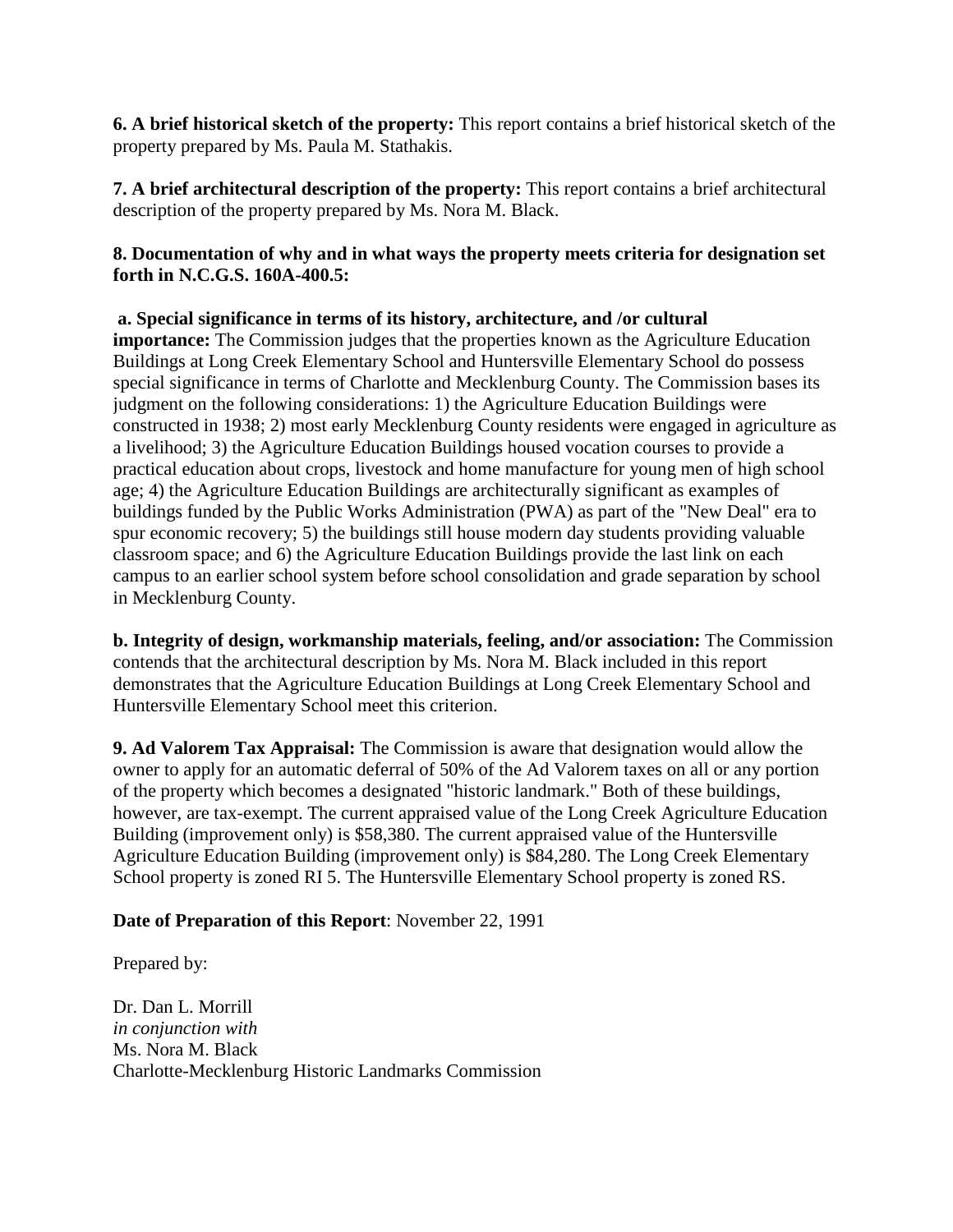1225 South Caldwell Street, Box D Charlotte, North Carolina 28203

Telephone: 704/376-9115

# *Agriculture Education Buildings: Huntersville Elementary School and Long Creek Elementary School*

## *By P.M. Stathakis*

The Agricultural Education buildings ("Ag" buildings) at Huntersville and Long Creek Elementary Schools were both built in  $1938$ . <sup>1</sup> The construction of these buildings was apparently funded by the Public Works Administration (PWA), a component of the National Industrial Recovery Administration (NIRA), one of the New Deal agencies created by Franklin Delano Roosevelt during the first "One Hundred Days" of his first presidential term.2 Plans for the building at Long Creek Elementary are available at the Charlotte-Mecklenburg Schools Physical Facility; the plans for the Huntersville building are lost.

The "Ag" Building at Long Creek Elementary is one of the oldest structures on campus. It is predated only by the Boiler Room (1923) and the Gymnasium (1932). The "Ag" Building cost \$11,000.00 to build. The Agriculture Education Building at Huntersville Elementary is the oldest extant building on its campus, a site which has been home to the Huntersville High School Academy, Huntersville High School and Huntersville Elementary School. Both of these "Ag" Buildings, now located at elementary schools, were originally part of high school campuses.

The high school for Huntersville moved from its original site to the North Mecklenburg High School campus in 1950. Up until that time, classes in agriculture and shop were taught in the old "Ag" Building by Arthur Meachum. Orland Gabriel taught agriculture and shop classes at Long Creek High School until 1951 when the high school was also moved to North Mecklenburg High School.

Vocational and Agricultural courses were introduced into the high school curriculum in the late 1920s. The students who took these courses were from rural families; many of them were from farm families. Former instructor Orland Gabriel believes that 85%-90% of the boys at Long Creek High School enrolled in his classes. These classes were optional; however, the consistently high enrollment suggests that these courses were not merely popular but necessary.<sup>4</sup>

In Agriculture classes, boys learned about field crops, and animal husbandry. Their education took advantage of the new technology available to farmers, particularly in horticulture and farm machinery. The students learned which variety of staple crop grew best in this region and what kind of mechanized equipment could help them farm efficiently. They also learned about the breeding, growth, and feeding of livestock. For the classroom segment of agriculture and shop classes, text book sets were available on field crops, animal industry, and shop projects.<sup>5</sup>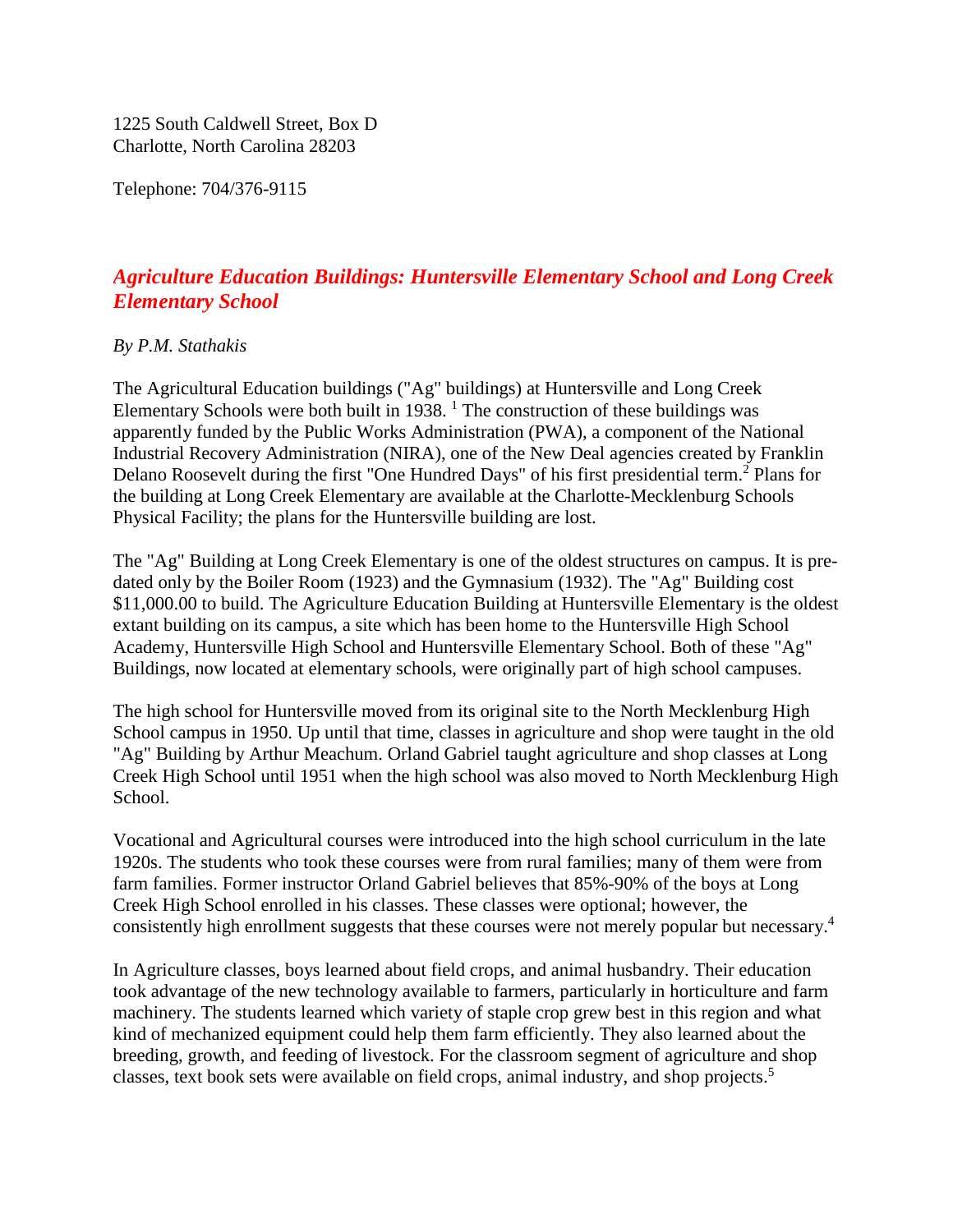Part of the "Ag" students' education took place outside of the classroom. The boys frequently went on field trips to neighboring farms to assist farmers with dehorning cattle, canonizing chickens, castrating cattle, swine, and sheep, and docking sheep. Cattle were dehorned to protect the herd and the farmer from being gored; the horns were removed with a large pair of pincers. Sheep had to have their tails shortened, or docked, for sanitary purposes. No anesthetics were used on the animals for these procedures; anesthesia was performed only by veterinarians, and the animals seemed to recover from these ordeals within thirty minutes. The students did have to catch the animals, and tie them up to prevent their escape and the likelihood of injury to those on the verge of removing various body parts from the captive livestock. Mrs. Orland Gabriel recalls that her husband often came home from these outings with his overalls and face covered with blood from a dehorning exercise.

In shop, boys learned to make such practical items as bookcases, corner cabinets, kitchen cabinets, and "whatnots" (small wall shelves used to display household items). Larger community-oriented projects included calf shelters for dairy farmers, and picnic tables. Most of the instruction in shop revolved around wood working, but the boys learned some metal work as well. Welding was a useful skill to know, and students often repaired items that required welding for area farmers or from their own homes in the school shops.

During the depression, the Long Creek "Ag" students ran a cannery as part of the curriculum for practical education and as a service to the surrounding community. The canning was not done in the "Ag" Building. Individuals who used the canning facilities at Long Creek High School paid a small fee to cover the expenses of cans and coal.<sup>8</sup>

The purpose of the vocation courses taught in the Ag buildings was to provide a practical education about crops, livestock, and home manufacture for young men who grew up in agricultural communities and who would probably inherit and work the family farm. The scientific management of domestic occupations was popular in the modern school curriculum, and such classes were not restricted to young men. The practical education for females, Home Economics, taught girls how to effectively run the household just as Agricultural and Industrial classes taught boys how to run a farm. Both of these curricula were aimed at self-sufficiency.9

The students involved in these classes not only learned skills that would help them as farmers; they also made regular contributions of their skills to the surrounding area. Their field trips, repair services, and large woodshop construction projects gave them practical experience, and at the same time assisted farmers who needed extra hands at critical times of the year to take care of livestock or crops. Agricultural education was offered in Mecklenburg County through the late  $1970s$ <sup>10</sup>

Both buildings have been in continuous use, even though Agriculture and Shop classes are no longer taught on these campuses. Huntersville Elementary uses the "Ag" Building as a Fine Arts Center. Long Creek uses its "Ag" Building for Academically Gifted classes. Both schools also use their "Ag" Buildings as centers for computer education, the practical curriculum of our times.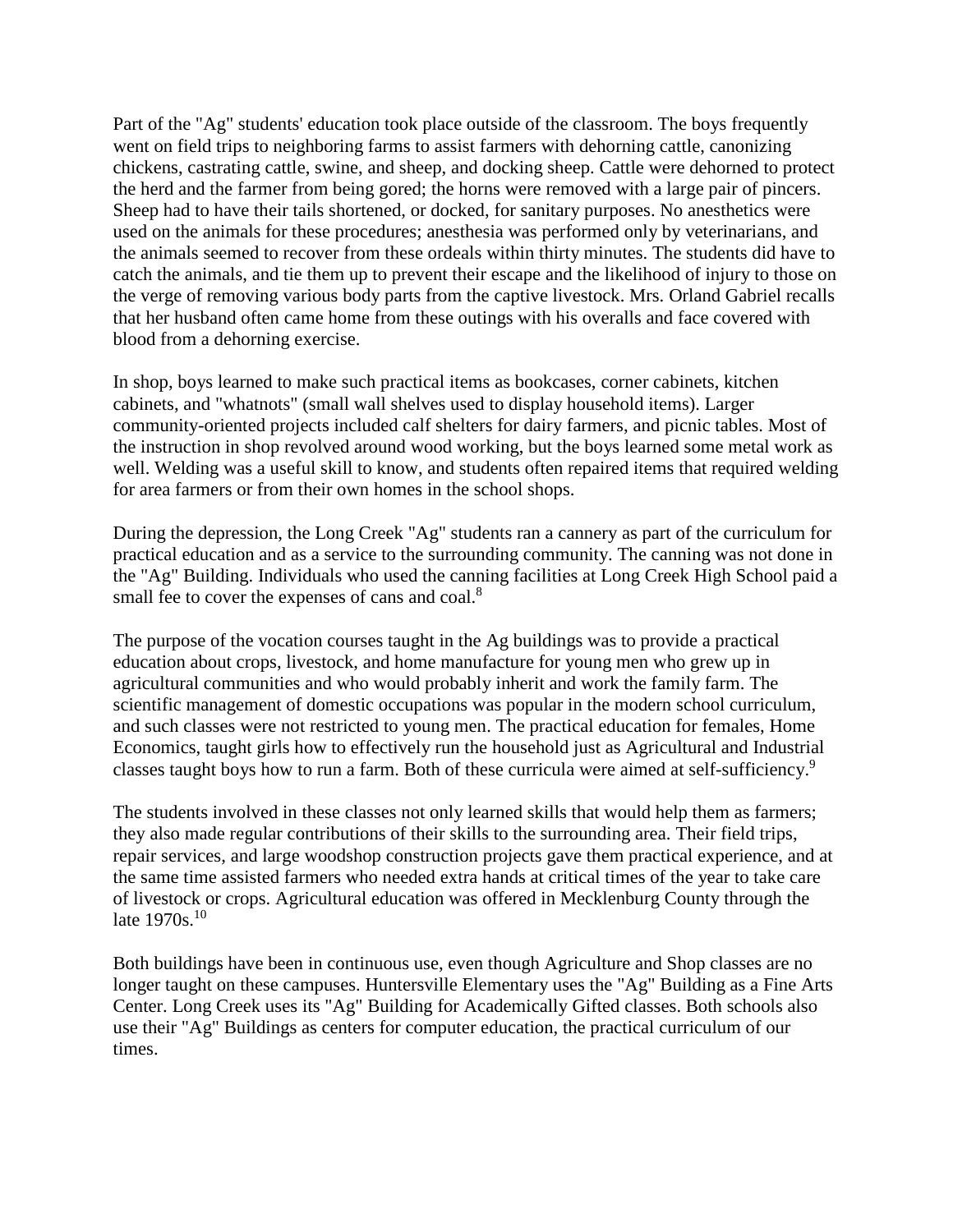<sup>1</sup> Records of Charlotte-Mecklenburg Schools, Bank Street Physical Facility. The plans were drawn in 1934 for the building at Long Creek. Interview with Charles Allison, 10-14-91.

 $2$  The Public Works Administration was created to put people to work on public buildings and in flood control.

<sup>3</sup> Interview with Bill Presson, Principal of Huntersville Elementary School and former Principal of Long Creek Elementary School.

<sup>4</sup> Interview, Orland Gabriel. Mr. Gabriel was educated at North Carolina State University.

 $<sup>5</sup>$  Ibid.</sup>

 $6$  Ibid. Less dramatic field exercises included pruning fruit trees and digging irrigation terraces.

<sup>7</sup> Ibid.

<sup>8</sup> Bill Presson and Orland Gabriel.

<sup>9</sup> By the 1920s, education was compulsory for everyone seven to fourteen years old. Once an education was available to the masses, the traditional university preparatory curriculum (Greek, Latin, mathematics, literature, grammar, astronomy) was impractical for everyone. Education in how to manage a farm or household became an important and necessary element of the high school curriculum for those students who were not college bound. See: Edgar T. Thompson, *Agricultural Mecklenburg and Industrial Charlotte: Social and Economic* (Published by the Charlotte Chamber of Commerce, 1926), p. 101,115.; Legette Blythe, "Flames Take Huntersville Education Landmark" *Charlotte Observer* February 24, 1929, p. 9.

<sup>10</sup> Orland Gabriel. After Long Creek High School was consolidated into North Mecklenburg High School, the "Ag" students at North Mecklenburg organized "Ag Day". This day was devoted mostly to displays of farm machinery, and students from surrounding schools came to participate. North Mecklenburg also sponsored Hog Killing Day on which a slaughtered hog was brought to school and a representatives from a local abattoir came to school to demonstrate how to butcher slaughtered animals.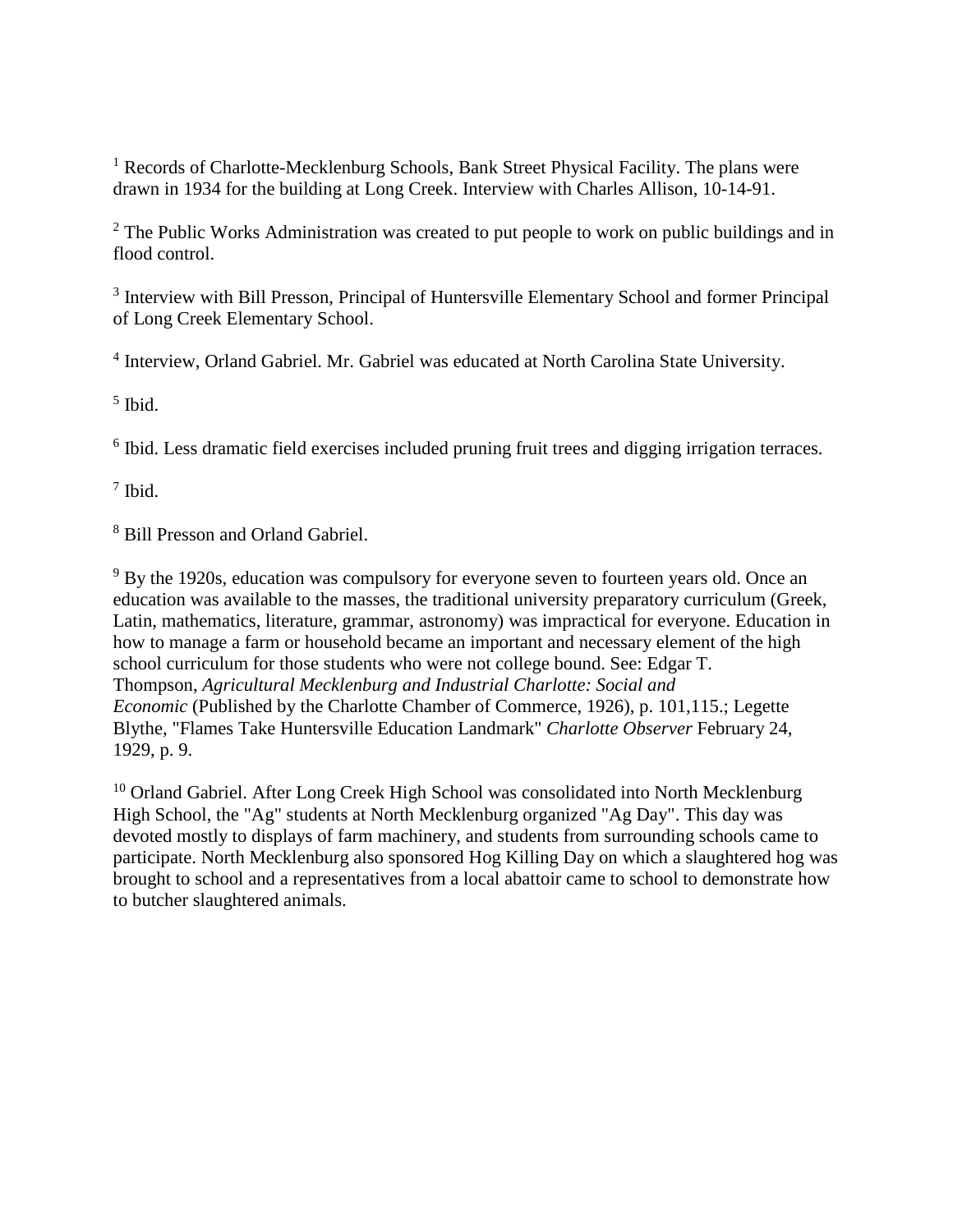# *Architectural Sketches: Agriculture Education Buildings Located at Long Creek Elementary School and Huntersville Elementary School*

## *Prepared by: Ms. Nora M. Black*

The Agriculture Education Buildings, located at Long Creek Elementary School and Huntersville Elementary School, are similar in appearance as well as original function. Both buildings are constructed of brick and feature an upper story set over a raised daylight basement. The windows have square cornerblocks and sills of cast limestone. The exterior of each building is belted between the daylight basement and the first floor with a soldier course of brick. To provide ample light, all sides of both buildings are pierced with large window openings to hold single, double, or triple sets of 6 / 6 double hung wooden sash. Each building has a low [hipped](http://www.cmhpf.org/kids/Guideboox/RoofTypes.html)  [roof](http://www.cmhpf.org/kids/Guideboox/RoofTypes.html) covered with asphalt composition shingles. The front entries have small covered porches and double doors. Interiors of both Agriculture Education Buildings are constructed with two classrooms on the first floor and separate rest rooms for males and females on either side of the first floor entry foyer. The daylight basement of each building contains two classrooms, storage closets, and some physical plant space.

## **Long Creek Agriculture Education Building**

The twenty-two acre campus of the Long Creek Elementary School is located at 9213 Beatties Ford Road at the intersection of Midas Springs Road. The Long Creek Agriculture Education Building is located on the southeast corner of the campus; the east wall of the building is parallel with Beatties Ford Road. The front of the Long Creek Agriculture Education Building, which faces north, is five bays wide. The center bay is dominated by a small hipped roof porch supported by white wooden piers set on a porch balustrade of brick. The solid double doors are painted blue. A wooden half-ellipse above the doors and all the building's trim are white. The fourteen concrete steps leading to the porch landing have a white pipe railing. On the upper story, there are four [windows;](http://www.cmhpf.org/kids/Guideboox/windows.html) each is a 6/6 double hung wooden sash. The north facade of the daylight basement has two windows. One is a six-pane fixed sash; the other has an infill of wood with a center vent. A small brick room has been added at ground level on the west side of the entry porch. This one story addition houses a gas furnace. The access door is on the north side of the room; a vent pipe emerges from the roof and snakes around the Agriculture Education Building's overhang.

The east and west sides of the building are roughly identical. Both sides are divided into three bays. The northern bay has a single window on each level; the other two bays have groups of three windows on each level. On the west side of the building, a single window air conditioning unit has been installed in the top half of a window in the center bay. On the east side, a window air conditioning unit has been installed in the rear or southernmost bay on each level. The main difference seen in the sides is ground level. On the eastern side of the building, ground level is two to three feet below the window sills; ground level on the western side is at the cast stone sills. The back (southern) facade of the building is dominated by two black metal fire escapes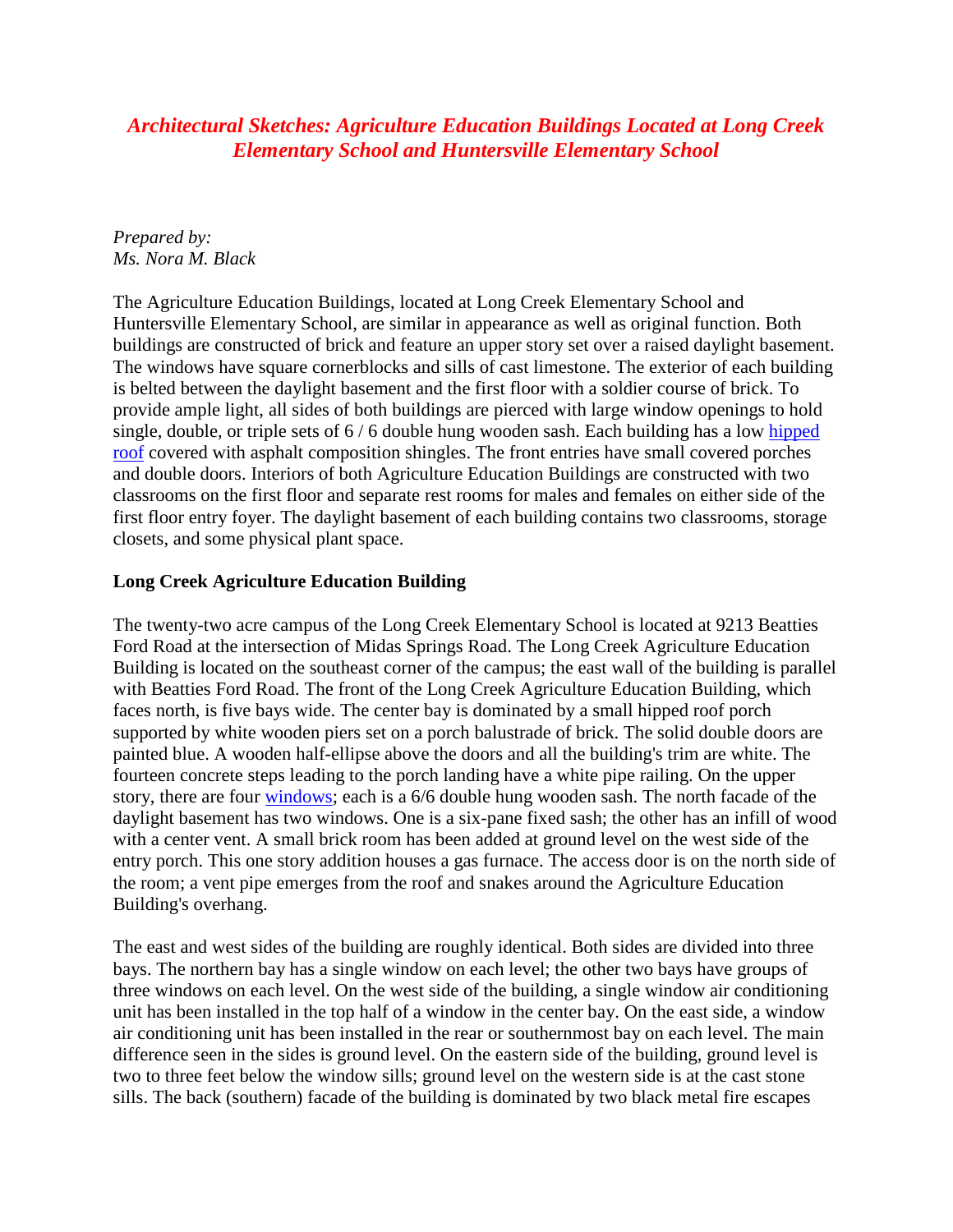with white pipe railings. Each fire escape begins at a door on the upper level set in the center of two windows. Each door has a transom light above. Directly below the doors on the upper level are doors to the raised daylight basement classrooms. These doors also have transom lights and are flanked by a single window. The two doors of the lower level are set in a well with steps to reach ground level.

The interior of the upper level has the original hardwood floor in the foyer. Carpet covers the hardwood floors in the classrooms. A dropped ceiling has been installed to improve heating efficiency; the original ceiling is still in place above. Five-panel wooden doors open from the foyer into the classrooms. A narrow staircase leads from the first floor down to the raised daylight basement level. The basement level has modern heating vents installed along the exterior exposed brick walls. Round steel columns support the floor above.

The Long Creek Agriculture Education Building has 4116 square feet according to the tax card. It has no decorative lintels over any of the windows; instead, the varied-colored face brick continues in [running bond.](http://www.cmhpf.org/kids/Guideboox/brick.html) The cast stone cornerblocks are placed outside the frames of the windows that they decorate. Each corner of the building has an engaged brick pilaster in running bond. The deeply recessed mortar joints lend shadow detail to the walls. The brick pilasters and the limestone cornerblocks are the only decoration for this utilitarian building.

#### **Huntersville Agriculture Education Building**

The thirty acre campus of the Huntersville Elementary School is located at 504 Gilead Road at the intersection of Sherwood Drive within the city limits of Huntersville. The Huntersville Agriculture Education Building is located on the east side of the campus; the front of the building faces Gilead Road. The front, which faces south, is three bays wide. The center bay is dominated by a large hipped roof porch supported by square white wooden columns with slanting sides; wide staircases flank the porch. The solid double doors are painted blue; the door surround has three sidelights with a lower wooden panel on each side. All the building's trim is painted white. The concrete steps leading to the porch landing have a pipe railing painted white set behind the concrete coping of the brick balustrade. On the upper story, there are two groups of windows; each group consists of three 6 / 6 double hung wooden sash. The lower half of the windows has been painted white; this provides privacy for the rest rooms in which the windows are located. The south facade of the daylight basement has two windows. One is a six-pane fixed sash; the other has an infill of brick that does not match the rest of the building.

As with the Agriculture Education Building previously discussed, the east and west sides of the building are roughly identical. The southernmost bays on the first floor level have a single window. The upper level has two other bays with a group of three windows as well as a triple window area that has been covered with wood. The raised basement area has seven single 6/6 double hung sash on each side of the building. The exception is the southernmost window on the lower level of the west facade that has been replaced with a vent for the furnace room. The